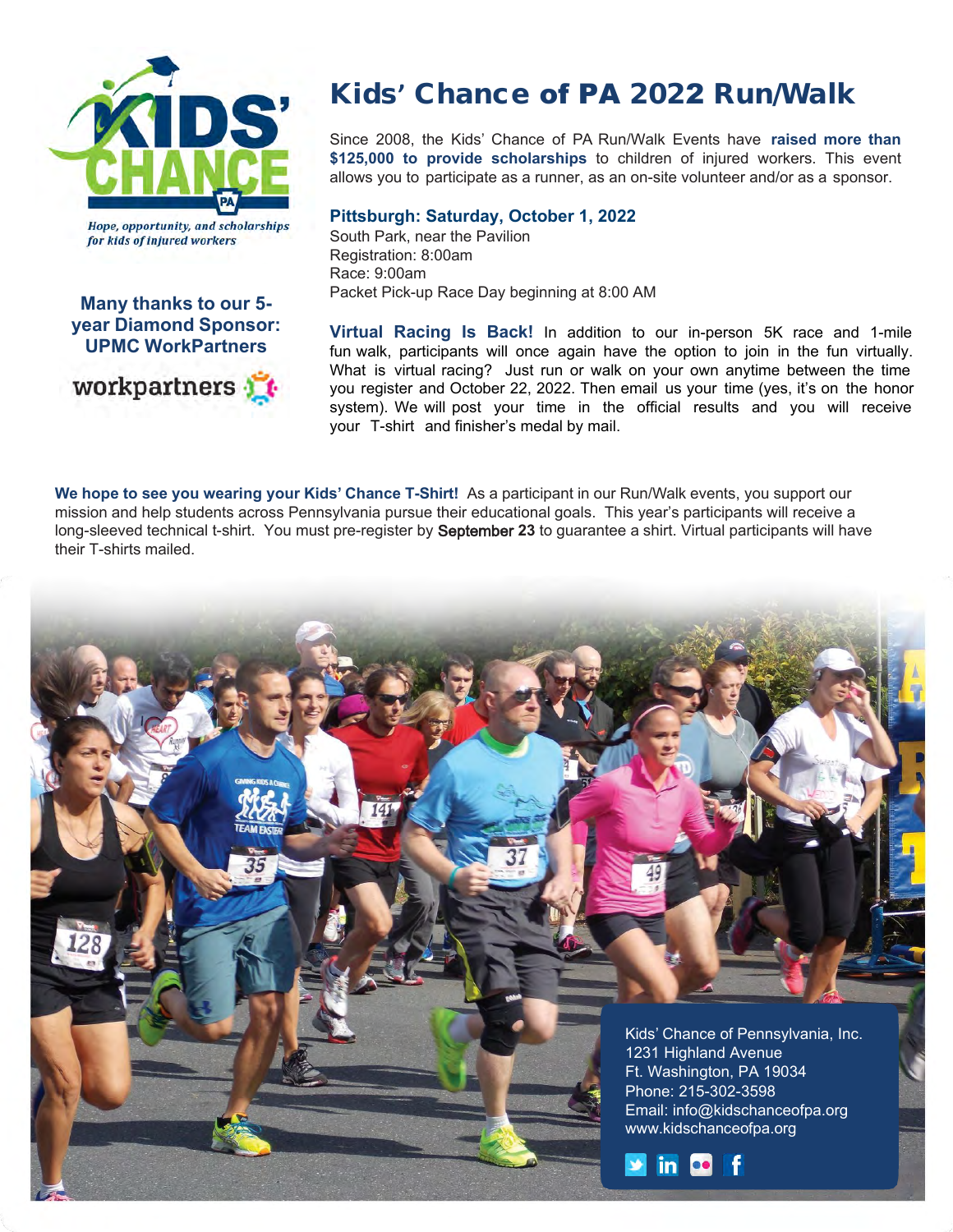## Registration Form

| Please complete one form per person. |  |  |  |
|--------------------------------------|--|--|--|
| Check one:                           |  |  |  |

| 5K RUN 1 MILE WALK |                          |
|--------------------|--------------------------|
|                    | VIRTUAL RUN VIRTUAL WALK |
| Name:              |                          |
| Address:           |                          |

City: ST\_\_\_\_\_ Zip:

Phone:

Email: \_\_\_\_\_\_\_\_\_\_\_\_\_\_\_\_\_\_\_\_\_\_\_\_\_\_\_\_\_

No refunds are available. Awards & shirts will be mailed to VIRTUAL participants ONLY.

## Corporate Challenge

| Please write your corporate team name here: |  |
|---------------------------------------------|--|
|---------------------------------------------|--|

**\_\_\_\_\_\_\_\_\_\_\_\_\_\_\_\_\_\_\_\_\_\_\_\_\_\_\_\_\_\_\_\_\_\_\_\_**

**\_\_\_\_\_\_\_\_\_\_\_\_\_\_\_\_\_\_\_\_\_\_\_\_\_\_\_\_\_\_\_\_\_\_\_\_**

#### **The following information is required:**

Check one: Male Female

Age on Race Day: DOB: 0.000 DOB:

## **T-shirt size (Circle Size):**

| Women's XS S M L XL |  |  |  |
|---------------------|--|--|--|
|                     |  |  |  |

Men's S M L XL 2XL

\*Only pre-registrations by September 23, 2022 are guaranteed shirts. Additional shirts available on limited basis.

# **Registration Fees**

5K - \$**30**.00 1 Mile Fun Walk (Untimed) - \$25.00 Virtual Racing - \$30.00

*All prices increase by \$5 if registering on race day!*

Mail Form: Kids' Chance of PA 1231 1231 Highland Avenue Ft. Washington, PA 19034

Phone: 215-302-3598

## Race Details

Pittsburgh, PA - South Park Fairgrounds Saturday, October 1, 2022 Registration: 8:00am Race Time: 9:00am

## 5K Awards

- Top 3 Male/Female Overall
- Top Masters Male/Female
- 10-year age groups Male/Female

## Corporate challenge:

Does your company want to challenge for the Corporate Team Trophy? Pick a team captain and register for the Corporate Challenge. There is no extra cost for the challenge. Each team must have five registered participants to be considered for the team award. The winning team will get a trophy to keep for one year in their office as the Champion of the Corporate Challenge. The winning team will be scored on the fastest cumulative time for their top five finishers.

## Volunteer Opportunities

For information about volunteering at the event, visit our website at [www.kidschanceofpa.org.](http://www.kidschanceofpa.org/)

## Sponsorship Opportunities

Receive recognition for supporting Kids' Chance of Pennsylvania and the children in your community by becoming a Corporate Sponsor.

| <b>Gold Sponsor</b>   | \$2,500 |
|-----------------------|---------|
| <b>Silver Sponsor</b> | \$1,000 |
| <b>Bronze Sponsor</b> | \$500   |
| In Kind Sponsor       |         |

For more information about sponsorship benefits and to become a sponsor, please visit our website at www.kidschanceofpa.org.

## Online Registration

https://runsignup.com/Race/PA/SouthPark/KidsChance5K? remMeAttempt=

Waiver: In consideration of accepting this entry, I, the under-signed, intending to be legally bound hereby, for myself and my heirs, executors, and administrators waive and release any and all rights and claims for damage I may have against the Kids' Chance of Pennsylvania, County of Allegheny, GCXC Racing or anyone associated with this event, their representatives, successors, and assigns for any and all injuries suffered by me in said event. I will additionally permit the free use of my name and pictures in all media.

If walker/runner is under 18 years of age, parent /guardian must sign below.

Signature: Date: Date: Date: